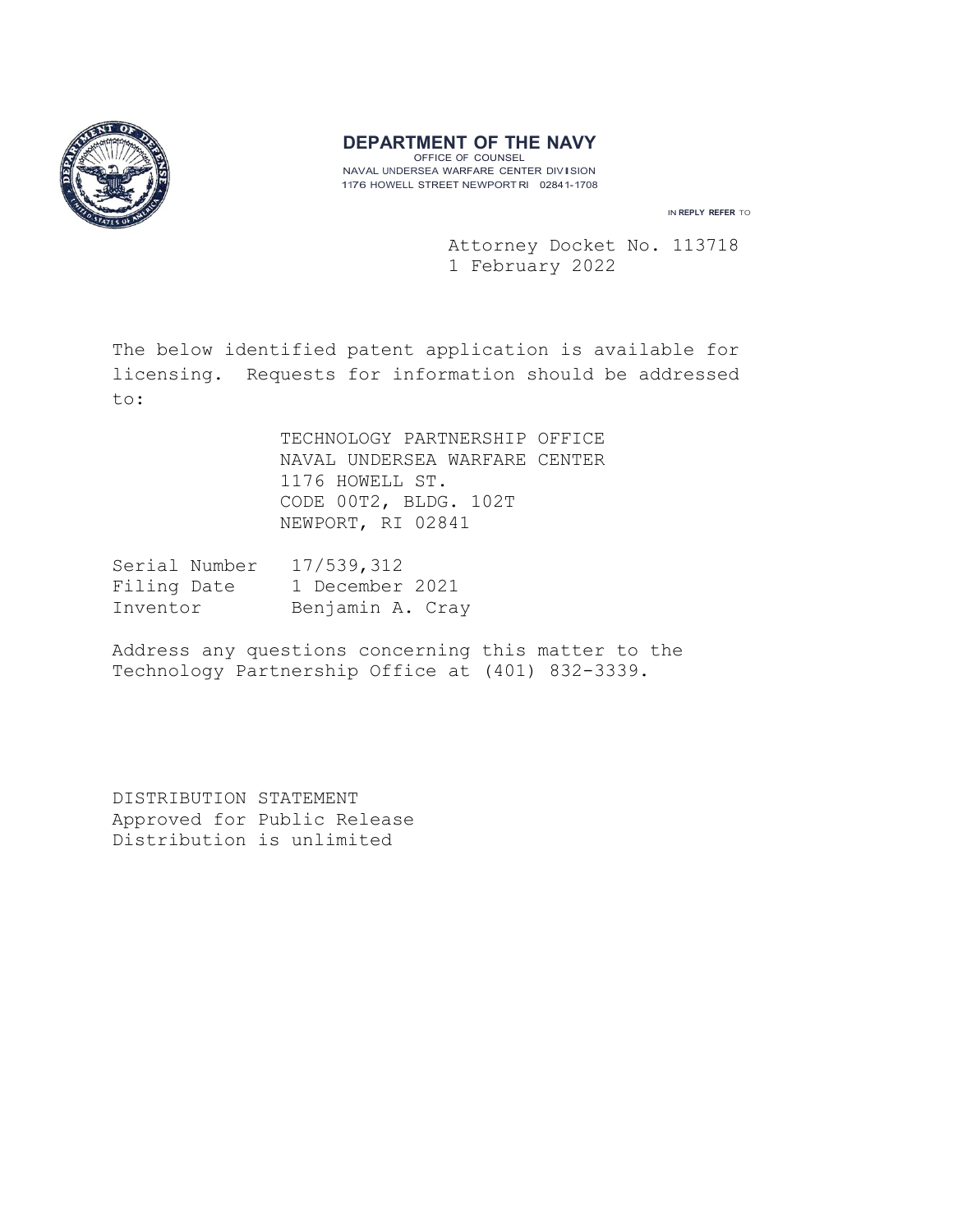### **A MOUNT FOR A SENSOR**

### **STATEMENT OF GOVERNMENT INTEREST**

**[0001]** The invention described herein may be manufactured and used by or for the Government of the United States of America for governmental purposes without the payment of any royalties thereon or therefor.

### **CROSS REFERENCE TO OTHER PATENT APPLICATIONS**

**[0002]** None.

#### **BACKGROUND OF THE INVENTION**

### **(1) Field of the Invention**

**[0003]** The invention relates to a fluid suspension mount for an acoustic vector sensor.

## **(2) Description of the Related Art**

**[0004]** An acoustic vector sensor (AVS) may have an omnidirectional pressure sensor as well as three components of acoustic particle velocity to estimate the acoustic intensity. The AVS may be positioned underwater (such as in a marine environment) to estimate properties of surrounding fluid particles. Acoustic intensity is a vector quantity that represents a magnitude and direction of an active or propagating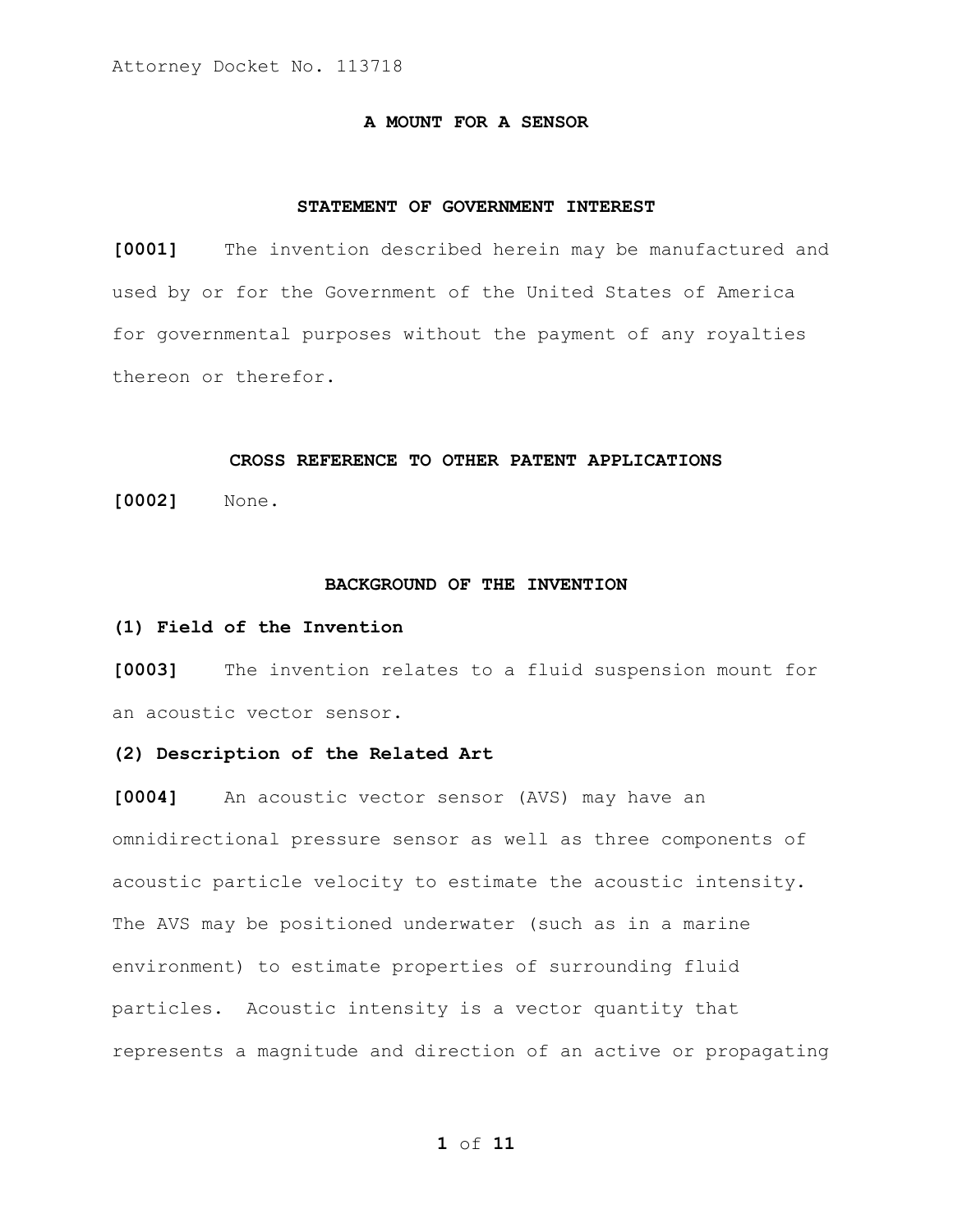part of an acoustic field, thus indicating a direction of arrival of a received signal.

**[0005]** The sensing elements of the AVS may be desired to measure acoustic particle motion without significantly affecting the particle motion (such as in a fluid). However, as the AVS is mounted and contained within a mount, resistive forces may act against the particles. The resistive forces may be directly proportional to a stiffness of the mount used to suspend the AVS.

**[0006]** In one example, a commercially available mount including a polyethylene rope may be used to mount the AVS. The AVS's operating band may be in a range of 10 Hz to 400 Hz. The commercially available mount has a resonance frequency of ~58.5 Hz, which may interfere with operation of the AVS. Other mounting options may include suspensions configured from synthetic rubbers such as Ethylene Propylene Diene Monomer (EPDM), Nitriles, and Neoprene; however, these suspensions may be delicate in nature. Upon exposure to harsh marine environments, they are susceptible to damage from marine life damage, biofouling, and damage during deployment and recovery. Flow noise may also be transmitted to the AVS due to change in water level during tides. Therefore, the AVS should be provided with a mount that supports to the AVS while reducing any undesired resistive forces on the particles. The mount should be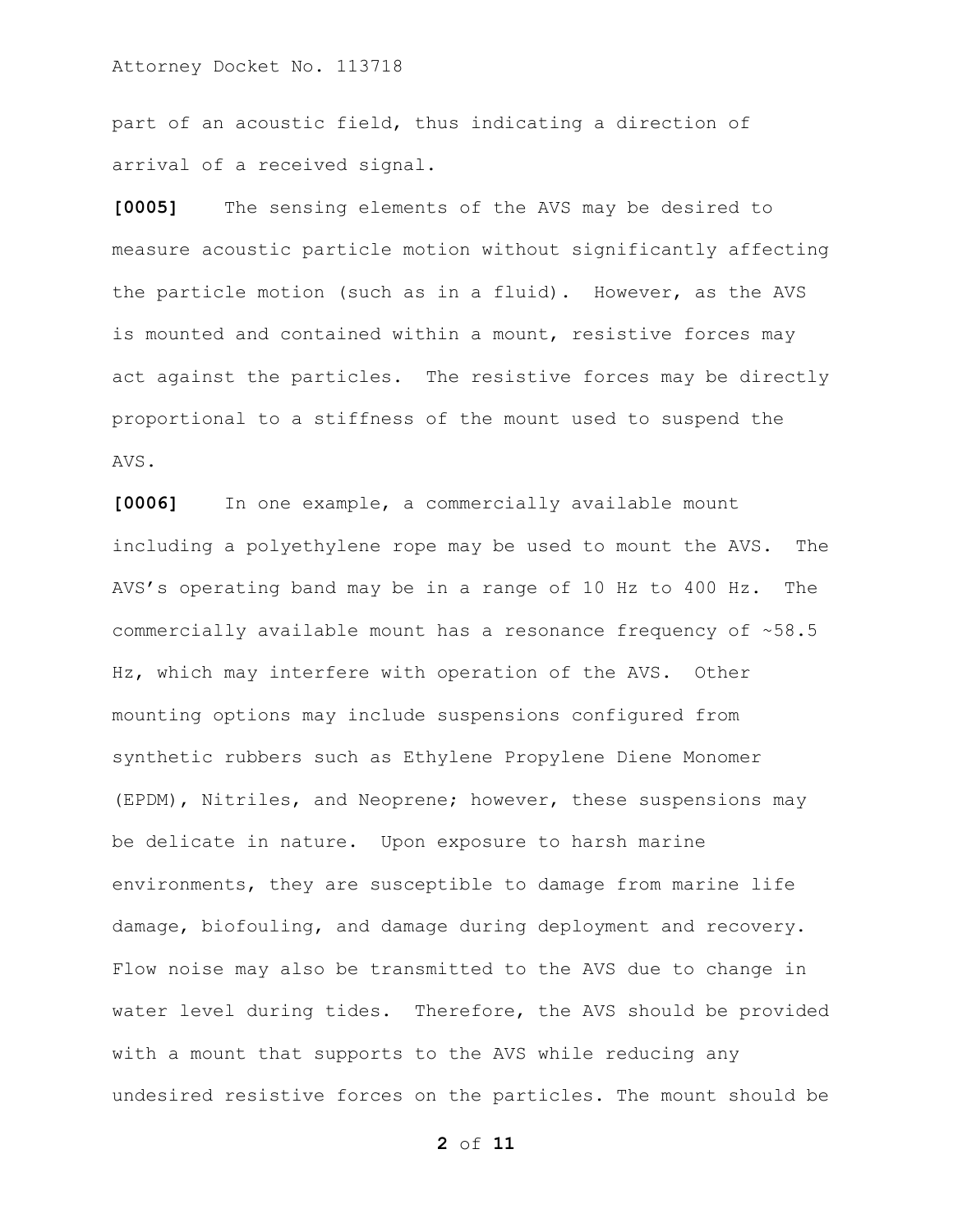capable of protecting the AVS from the marine environment and reducing induced tidal flow noise.

#### **SUMMARY OF INVENTION**

**[0007]** A fluid suspension mount for a submerged sensor is provided. The mount includes a housing shell enclosing an upper fluid and a lower fluid with the sensor suspended vertically at an interface of the upper fluid and the lower fluid. The upper fluid and the lower fluid are immiscible. The sensor along with the mount may be submerged in an environmental fluid.

**[0008]** The fluid suspension mount includes a housing shell attached to a rigid structure. The housing shell may be acoustically transparent in the operating frequency range of the sensor. The housing shell is filled with two dissimilar fluids having significantly different densities. The fluids are separated by a thin membrane. The sensor is suspended vertically at an interface of the two fluids within the housing shell.

**[0009]** The sensor may be further restrained by flexible guy lines connecting the sensor to the housing shell. The housing shell may be surrounded by a porous fairing allowing fluidic communication between the environmental fluid and a volume of fluid surrounding the housing shell.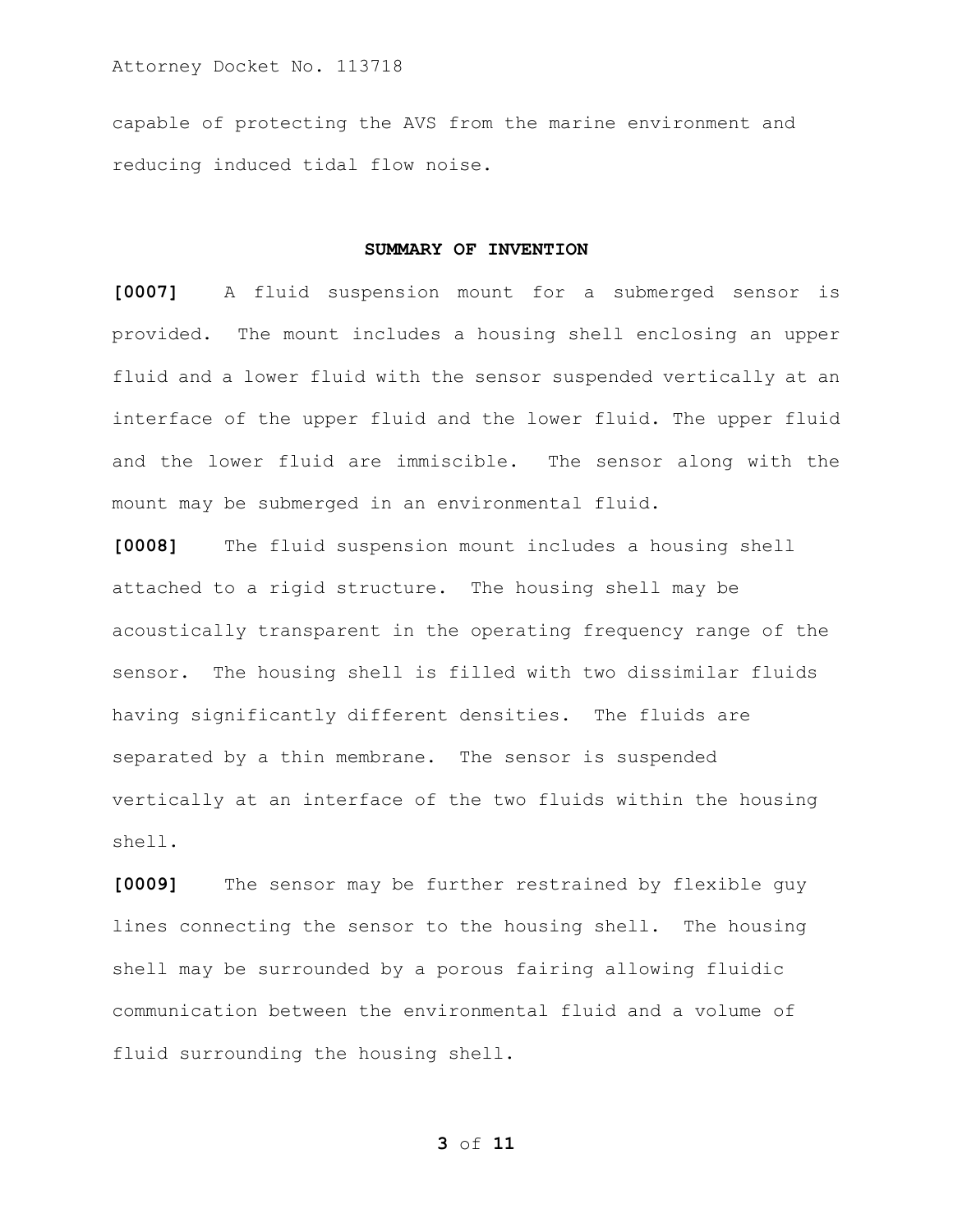**[0010]** Suspending the sensor at the interface of two fluids having different densities allows the natural frequency of the mount to be lower than the operating frequency band of the sensor. Because of the low mount natural frequency, influence of the mount on the output of the sensor may be minimized, and sensor sensitivity may be improved.

**[0011]** By providing flexible guy lines to connect the sensor to the housing shell, possibility of impact of the sensor with the housing shell during transient conditions and during deployment may be reduced. Further, the porous fairing may reduce flow noise during changes in fluid level in the surrounding environment. Overall the mount may structurally support a sensor such as the AVS while isolating the sensor from very low frequency (lower than 10 Hz) vibrations, protecting the sensor from harsh marine environments, and reducing flow-induced self-noise.

### **BRIEF DESCRIPTION OF THE DRAWINGS**

**[0012]** Features of illustrative embodiments may be understood from the accompanying drawings in conjunction with the description. The elements in the drawings may not be drawn to scale. Some elements and/or dimensions may be enlarged or minimized for the purpose of illustration and understanding of the disclosed embodiments wherein:

```
4 of 11
```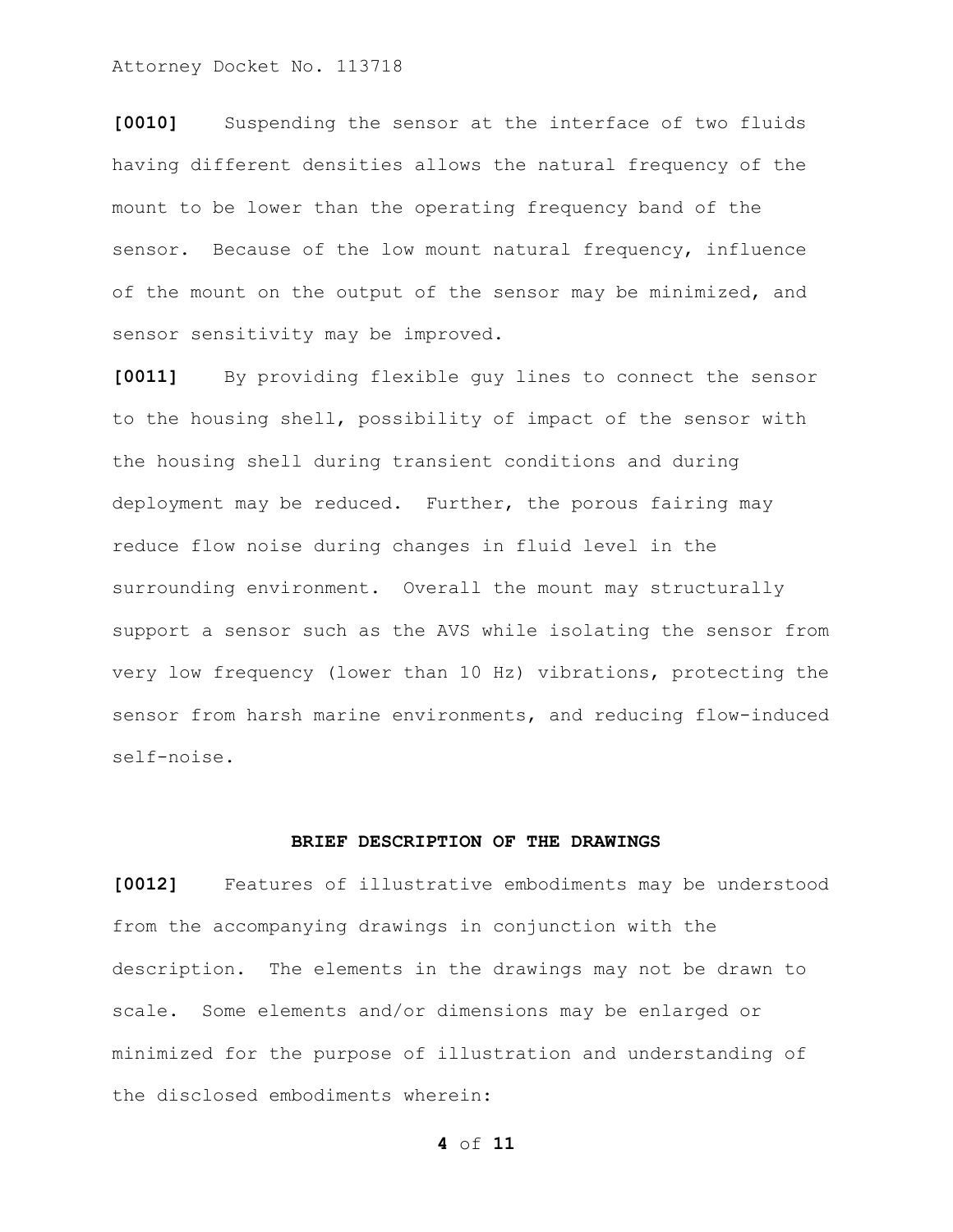**[0013] FIG. 1** is a view of a sensor supported within a fluid suspension mount.

#### **DETAILED DESCRIPTION OF THE INVENTION**

**[0014]** The fluid suspension mount, as shown in **FIG. 1**, is adapted to support a sensor such as an acoustic vector sensor (AVS) submerged in a fluid. **FIG. 1** depicts a cross-section of an exemplary mount **10** used for mounting a sensor **12**. The mount **10** and the sensor **12** may be submerged in a fluid (also referred herein as an environmental fluid), such as within a water body (e.g. ocean, river, lake, etc.). In one example, the sensor may be an acoustic vector sensor (AVS) configured to estimate three components of velocity and acoustic intensity of particles of the fluid in which the sensor is submerged. In other examples, any other type of acoustic sensor may be used.

**[0015]** The mount **10** may include a housing shell **14**. The housing shell **14** may completely enclose the sensor **12** and may be formed from a rigid material. Exemplary materials may include fiber glass reinforced plastic, polyvinyl chloride, aluminum or the like. The housing shell **14** may be acoustically transparent in order to allow reception of acoustic energy by sensor **12**. In this example, the housing shell **14** is shown to have an elliptical cross section; however, in alternate examples, the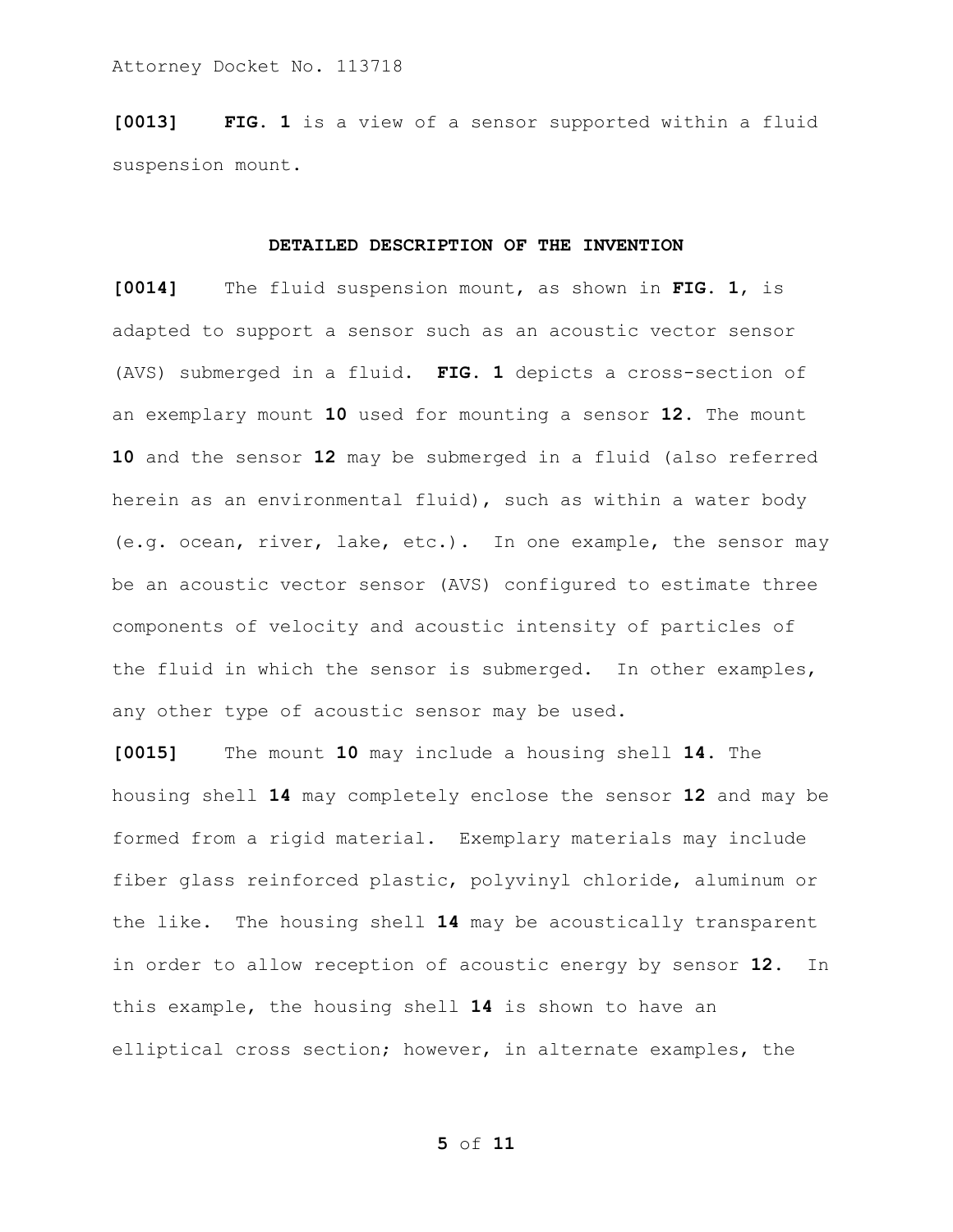housing shell **14** may have a circular, a square, or a hexagonal cross-section.

**[0016]** The housing shell **14** may be filled with two dissimilar fluids including an upper (first) fluid **16** and a lower (second) fluid **18**. Density of the upper fluid **16** may be lower than a density of the lower fluid **18**. The upper fluid **16** may consist of non-polar molecules while the lower fluid **18** may consist of polar molecules, thereby naturally repelling each other.

**[0017]** In one example, the upper fluid **16** may be mineral oil and the lower fluid **18** may be saline having a salinity and density matching the environmental fluid. Other possible combinations of upper and lower fluids may also be used. In one example, the quantity of upper fluid **16** may be equal to the quantity of lower fluid **18** used. In one example, the quantity of upper fluid **16** may be different from the quantity of lower fluid **18** used. Sensor **12** may have a density such that the sensor **12** is buoyed by lower fluid **18** and depressed by upper fluid **16**. Said another way, a first density of the upper fluid **16** may be lower than a second density of the sensor **12**, and the second density of the sensor **12** may be lower than a third density of the lower fluid **18**. Due to the difference in density of the upper fluid **16**, the lower fluid **18**, and the sensor **12**, the sensor **12** may be held vertically at an interface between upper fluid **16** and lower fluid **18** within housing shell **14**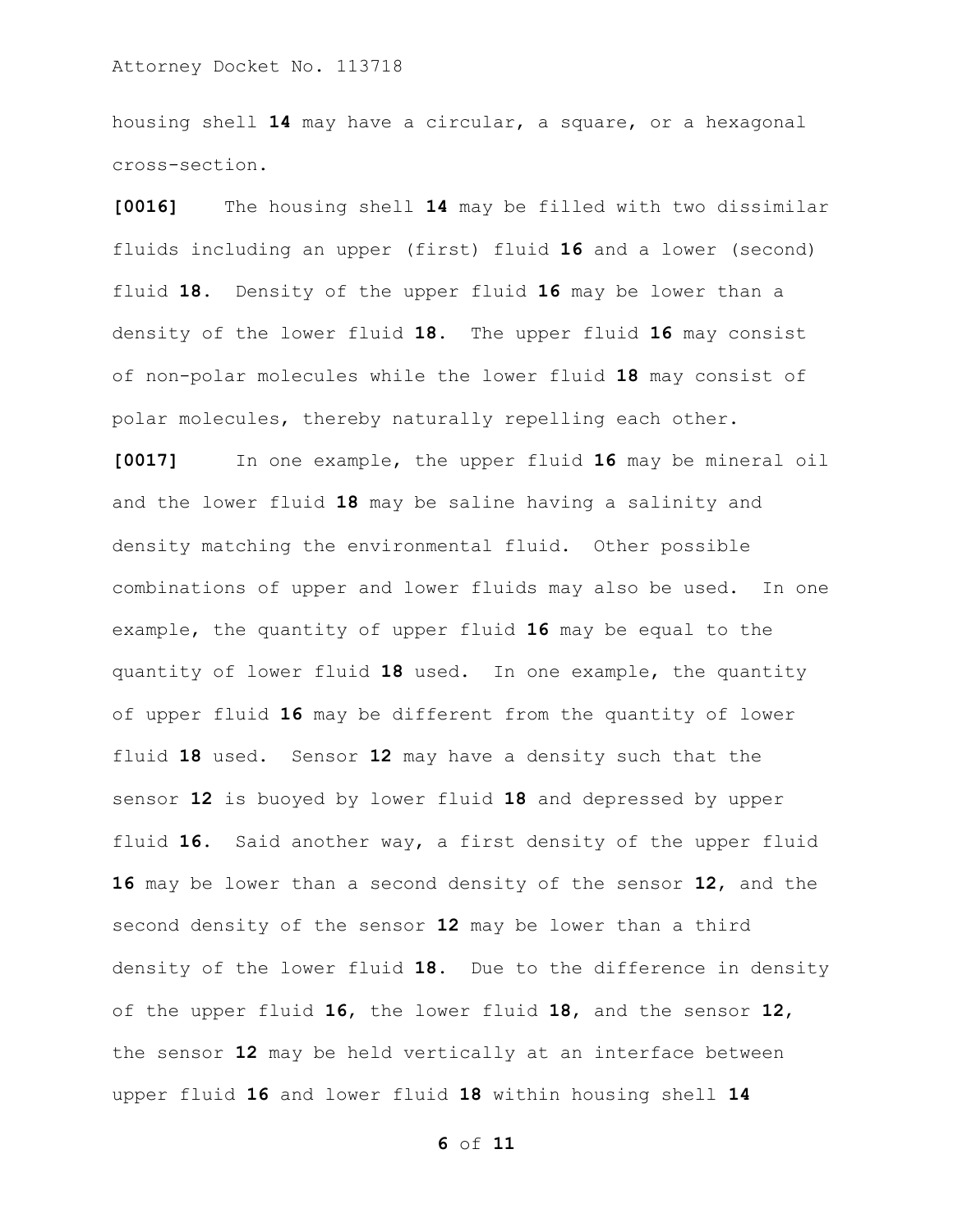substantially midway between an upper end and a lower end of the housing shell **14**. By encasing the upper and lower fluids within the rigid structural housing shell **14**, a hydrodynamic profile is provided which reduces shedding vortices introduced by currents in the environmental fluid.

**[0018]** The size of the housing shell **14** may be based on an amount of fluid (combined amount of upper fluid **16** and lower fluid **18**) needed to suspend the sensor **12** vertically substantially at a center of the housing shell **14**. The amount of fluid may be directly proportional to an amount of fluid displaced by the sensor **12**. The size of the housing shell **14** may also be adjusted to provide tolerance for movement of the sensor **12** caused by changes in level of the environmental fluid (such as during tidal changes).

**[0019]** An optional membrane **20** may be placed at the interface of the upper fluid **16** and the lower fluid **18** to further separate the two fluids. The membrane **20** may be attached to the housing shell **14** and to the sides of the sensor **12**. The membrane **20** may include an opening to accommodate the sensor **12**. The membrane **20** may be made from a thin, lightweight material such as a cellulose film, plastic film, or metallic foil. Membrane **20** may be sufficiently resilient to allow movement of sensor **12** in all directions.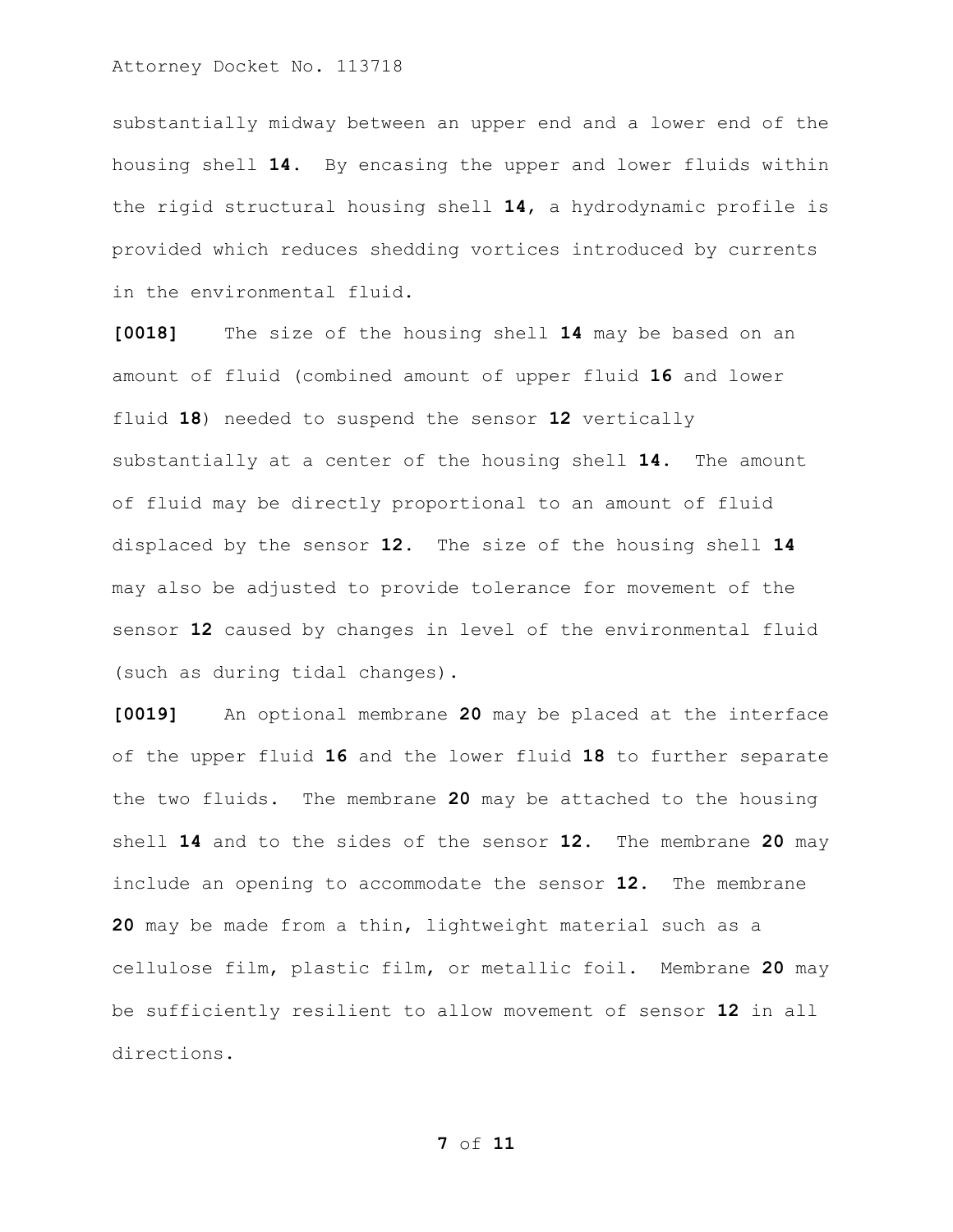**[0020]** The sensor **12** may be further restrained by one or more guy lines **22** connecting the sensor **12** and housing shell **14**. In this example, four guy lines **22** are shown, while other embodiments may include any number of guy lines. During ordinary operating conditions (low physical shock on the mount **10**), guy lines **22** may be slack and not restrict free movement of sensor **12**. When housing shell **14** is subjected to extreme physical shock, guy lines **22** may restrain sensor **12** from impacting housing shell **14**. Therefore, guy lines **22** may be constructed from a relatively inelastic material such as an aramid fiber like Kevlar™.

**[0021]** A secondary link **28** may connect the housing shell **14** to a wall **24** of a rigid mounting structure. The secondary link **28** may be configured to resist vibrations from being transmitted from the rigid structure to the housing shell **14**. In one example, the secondary link **28** may include a spring damper coupling.

**[0022]** The output of the sensor **12** such as an estimated acoustic energy of particles in the environmental fluid may be transmitted to a receiver via the signal connection **30**. The signal connection **30** may be configured to pass through the housing shell **14** and the secondary link **28**. The signal connection **30** may also be slack, allowing movement of the sensor **12**. In another embodiment, the signal connection may be

```
8 of 11
```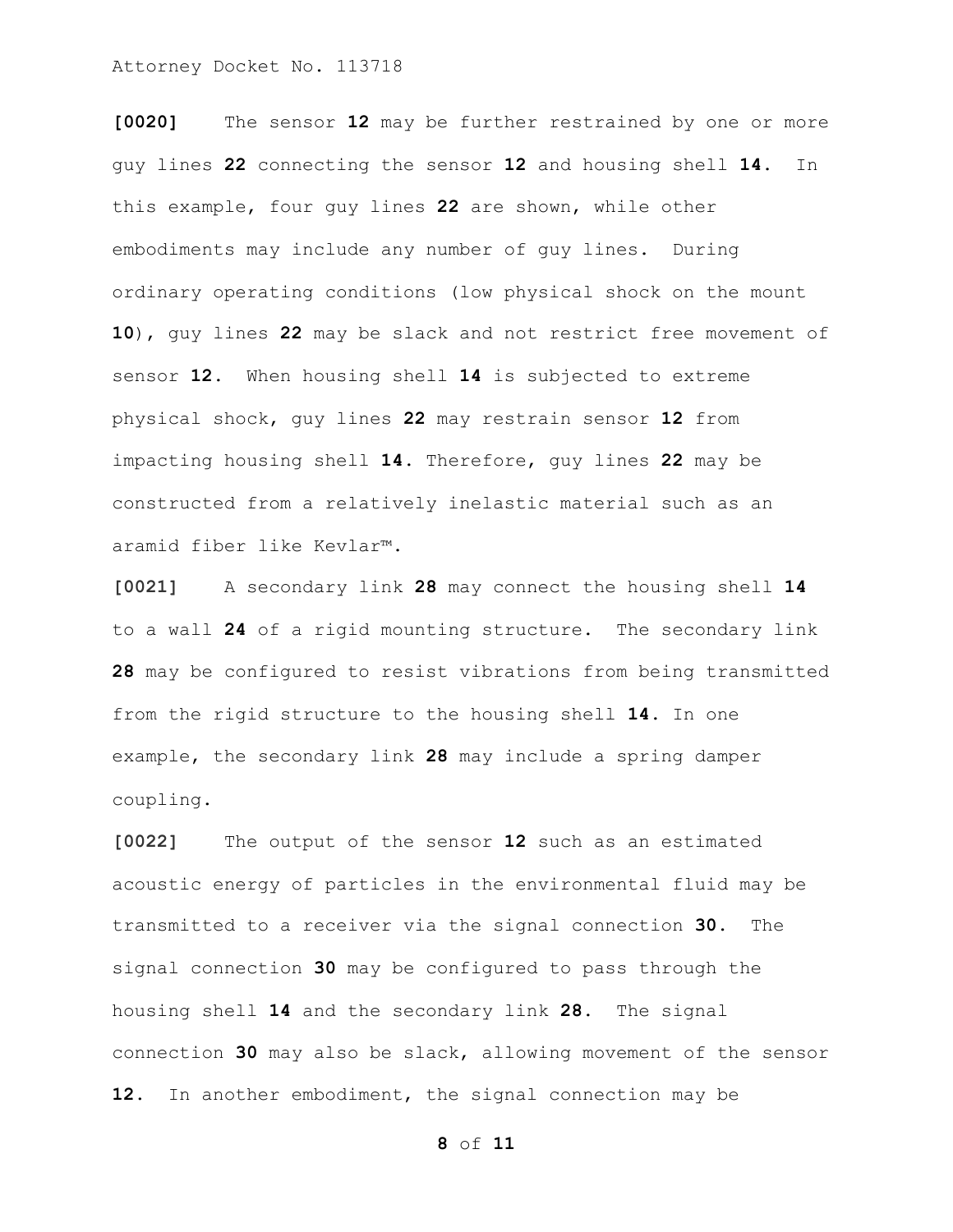replaced via radio frequency communication between the sensor **12** and the control system. Electrical connections may also be made between the sensor and a power supply module via the secondary link **28**. All electrical wiring should be slack to allow freedom of motion of the sensor **12**.

**[0023]** The housing shell **14** may be enclosed by the wall **24** of the rigid mounting structure, and a porous fairing **32**. The porous fairing **32** is configured from a porous (such as netted) material to allow environmental fluid to flow to an outer surface of the housing shell **14**. The porous fairing **32** is attached to the wall **24** at one end. The porous fairing **32** may be pre-formed to a concave shape bulging inwards towards the housing shell **14**. The porous fairing **32** may also include a bottom edge **26**. The porous fairing **32** may have some flexibility but may substantially retain the concave forms. By including the porous fairing **32**, noise and vibration reduction due to change in an environment (such as tidal changes) may be attained.

**[0024]** In this way, the system of **FIG. 1** provides for a mount for a submerged acoustic sensor, the said mount comprising: a first fluid and a second fluid entrapped within a housing shell, the acoustic sensor suspended at an interface of the first fluid and the second fluid, a flexible membrane separating the first fluid from the second fluid, and one or more slack guy lines connecting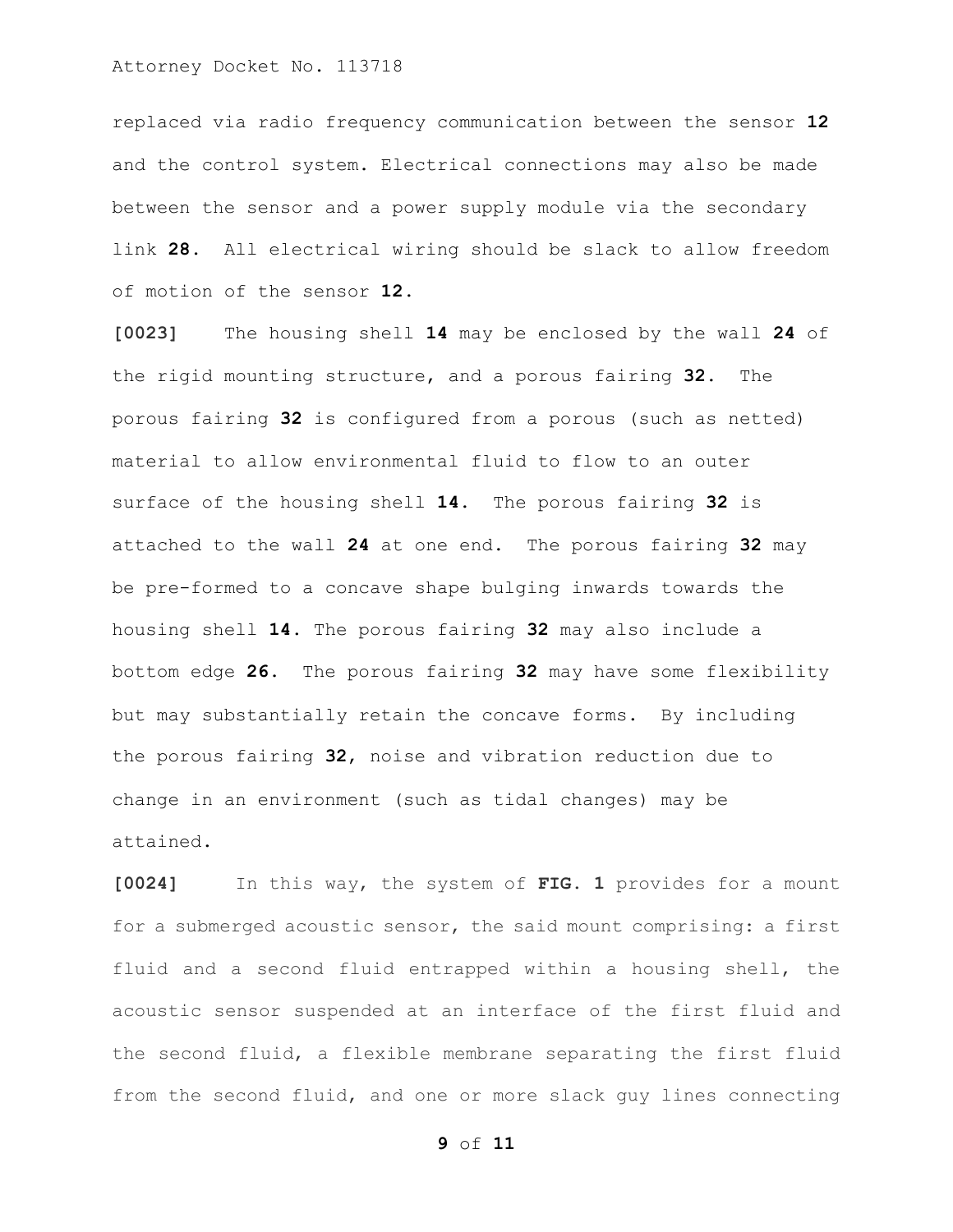the acoustic sensor to the housing shell. In this way, a noise reducing, low frequency mount may be configured for suspending the submerged sensor.

**[0025]** It will be understood that many additional changes in the details, materials, steps and arrangement of parts, which have been herein described and illustrated in order to explain the nature of the invention, may be made by those skilled in the art within the principle and scope of the invention as expressed in the appended claims.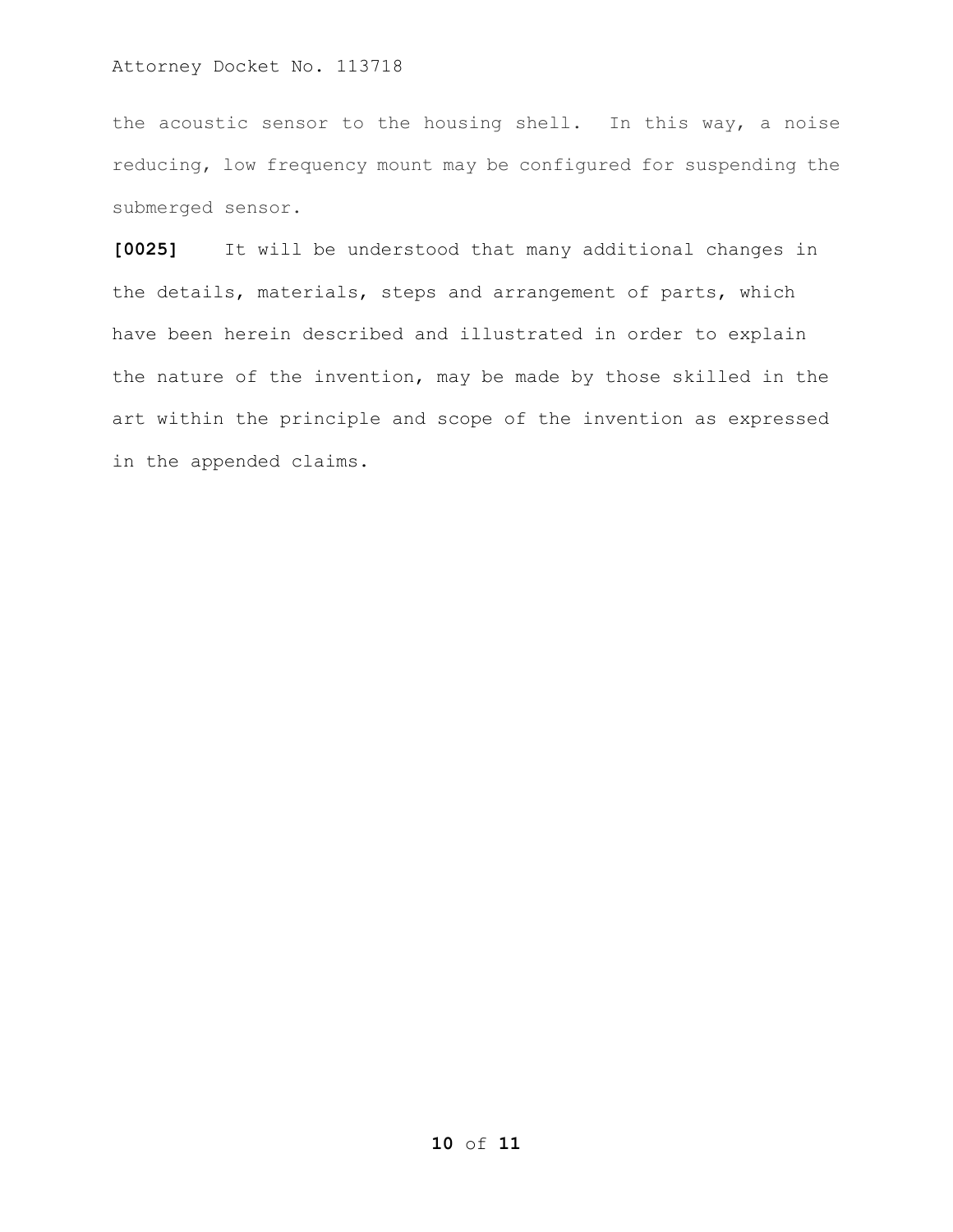## **A MOUNT FOR A SENSOR**

## **ABSTRACT OF THE DISCLOSURE**

A mount for joining a sensor to a structure includes a housing shell joined to the structure and having an interior volume. First and second fluids are disposed in the housing shell. The sensor can be positioned within the housing shell at the interface between the two fluids. A secondary link can be provided to prevent vibration transmission from the structure to the housing shell. A membrane can be provided to separate the first fluid from the second fluid inside the housing shell. Guy lines can also be used to position the sensor.